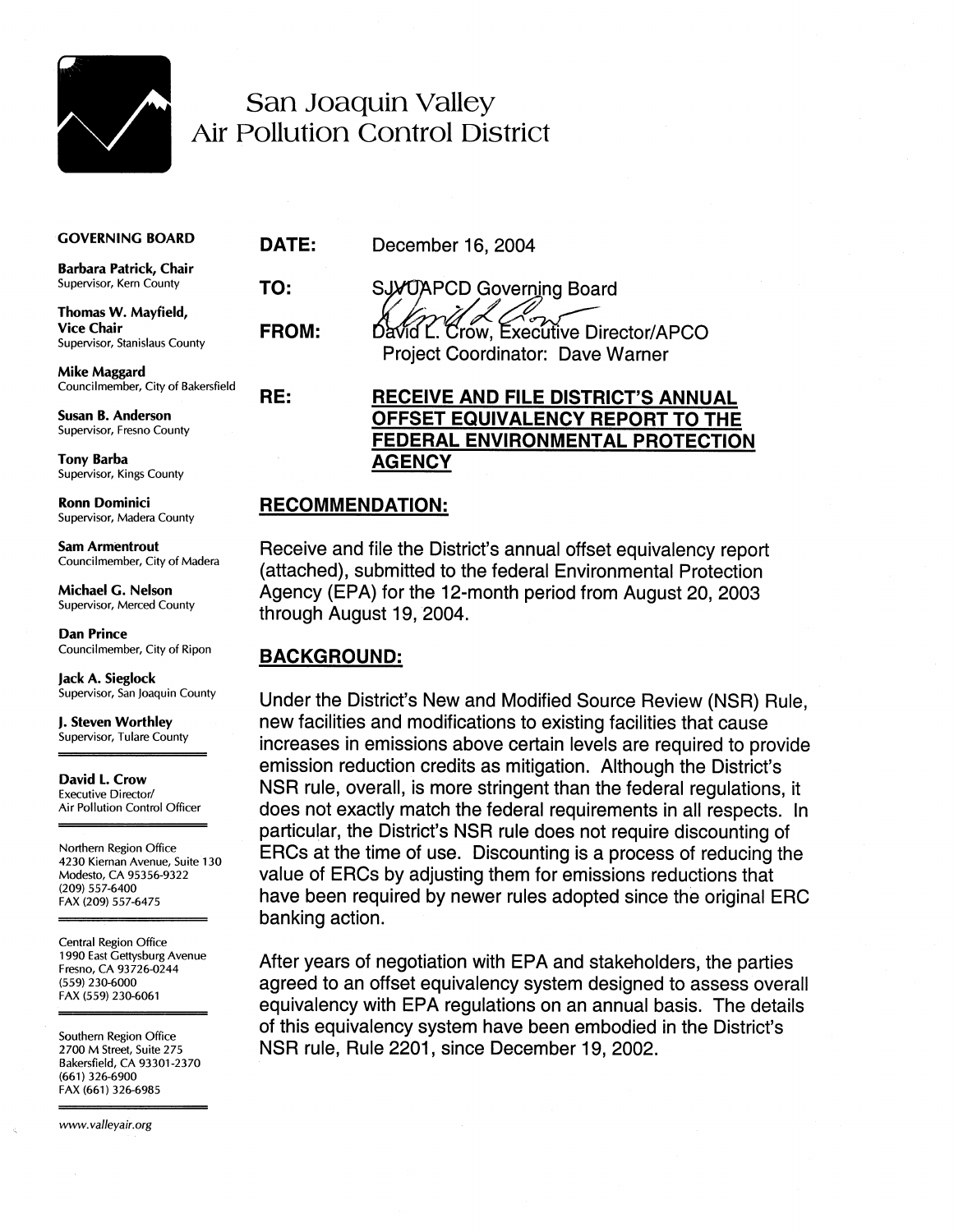**SJVUAPCD Governing Board** RECEIVE AND FILE DISTRICT'S ANNUAL OFFSET EQUIVALENCY REPORT TO THE FEDERAL ENVIRONMENTAL PROTECTION AGENCY December 16, 2004

#### **DISCUSSION:**

To demonstrate equivalency with the federal NSR offsetting requirements, the annual offset equivalency report must demonstrate both of the following:

- $1.$ The District has required an equivalent or larger amount of offsets from new and modified stationary sources as would have been required under direct implementation of federal regulations; and
- $2.$ The amount of reductions required by the District from new and modified stationary sources, after discounting at the time of use. equals or exceeds the amount of ERCs required under federal requlations.

The concept of an equivalency demonstration is only possible because the District's NSR program is, in several ways, more stringent than the federal requirements. Under federal NSR, offsets are only required for new major sources and major modifications to existing sources. For instance, for nitrogen oxides (NOx) and volatile organic compounds (VOC), the federal offsetting requirements would have been triggered at facility emission levels of 25 tons per year. In contrast, the District's NSR rule, as mandated by the California Clean Air Act, requires offsets for facilities emitting 10 tons per year of NOx or VOC. In addition to requiring offsets from smaller sources, the District's program is more stringent than the federal program in other ways, allowing for further credits towards the equivalency demonstration. Additional reductions that go beyond federal requirements and are therefore used by the District to show equivalency include the following:

- Higher offset ratios
- Extra discounting of credits at the time of banking
- Reductions from application of BACT to existing minor sources
- "Orphan" shutdowns (reductions from facility shutdowns for which ERCs  $\bullet$ are not granted to the owner)

During this reporting period there were no major modifications. However, there was one new major source of NOx that received its final pre-construction permits during this reporting period. As shown in the attached report, reductions required by the District exceed the amount required under the federal regulations.

Although equivalency was shown for this reporting period, future equivalency demonstrations will be more difficult due to the flowing:

Pending permit actions for two large power plants requiring large quantities of offsets.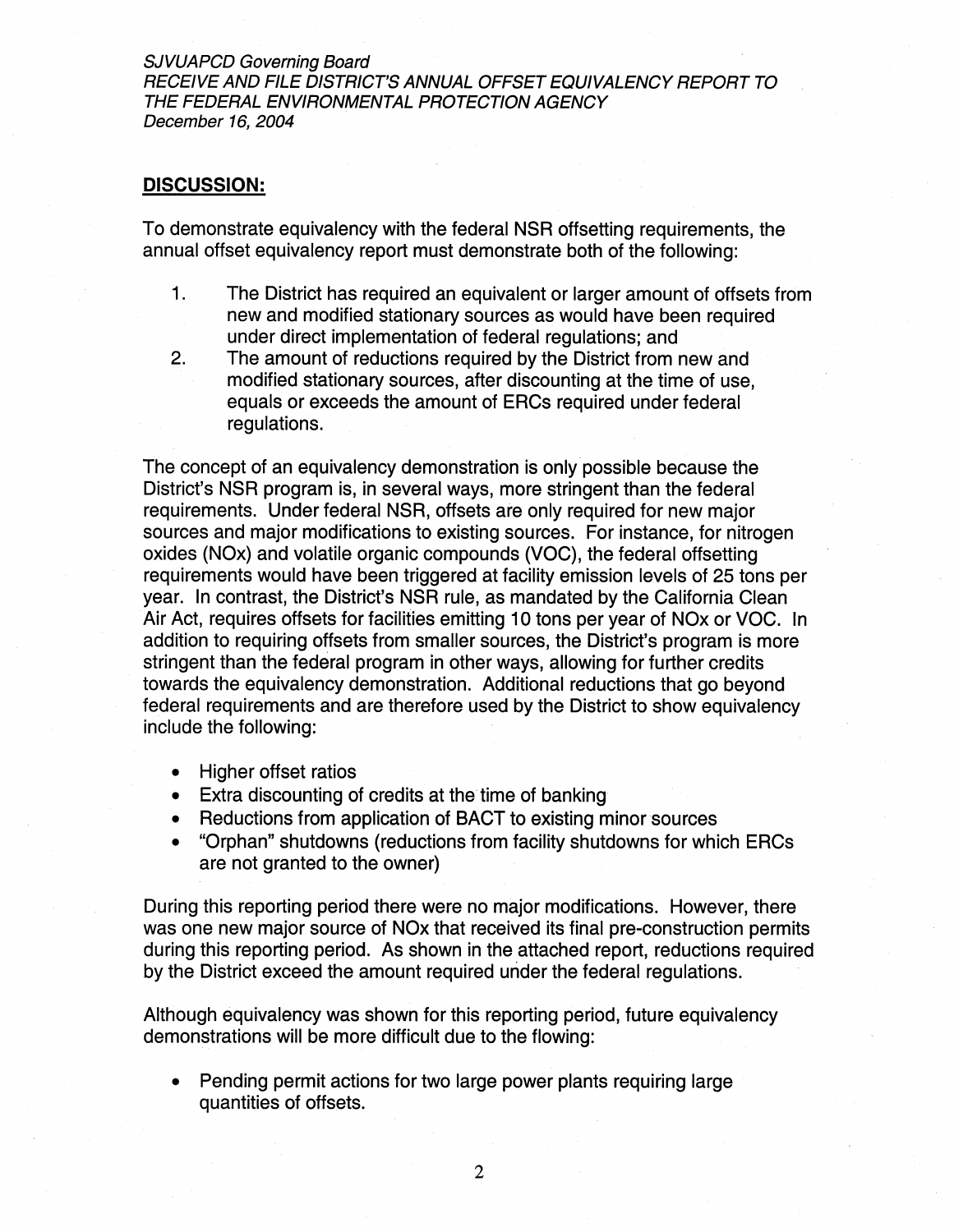**SJVUAPCD Governing Board** RECEIVE AND FILE DISTRICT'S ANNUAL OFFSET EQUIVALENCY REPORT TO THE FEDERAL ENVIRONMENTAL PROTECTION AGENCY December 16, 2004

Continued development of additional rules by the District will limit the  $\bullet$ quantity of surplus reductions available for the equivalency demonstration.

In pursuit of solutions to the potential shortfall in our equivalency tracking system. District staff held a public meeting on June 15, 2004 with ERC owners and other stakeholders interested in the issue. In addition, the California Air Pollution Control Officers Association, including staff from the San Joaquin Valley Air District, has met with various stakeholders to find ways to address the general statewide lack of available emission reduction credits. These efforts will continue through 2005.

Attachment: Offset Equivalency Report to EPA (4 pages)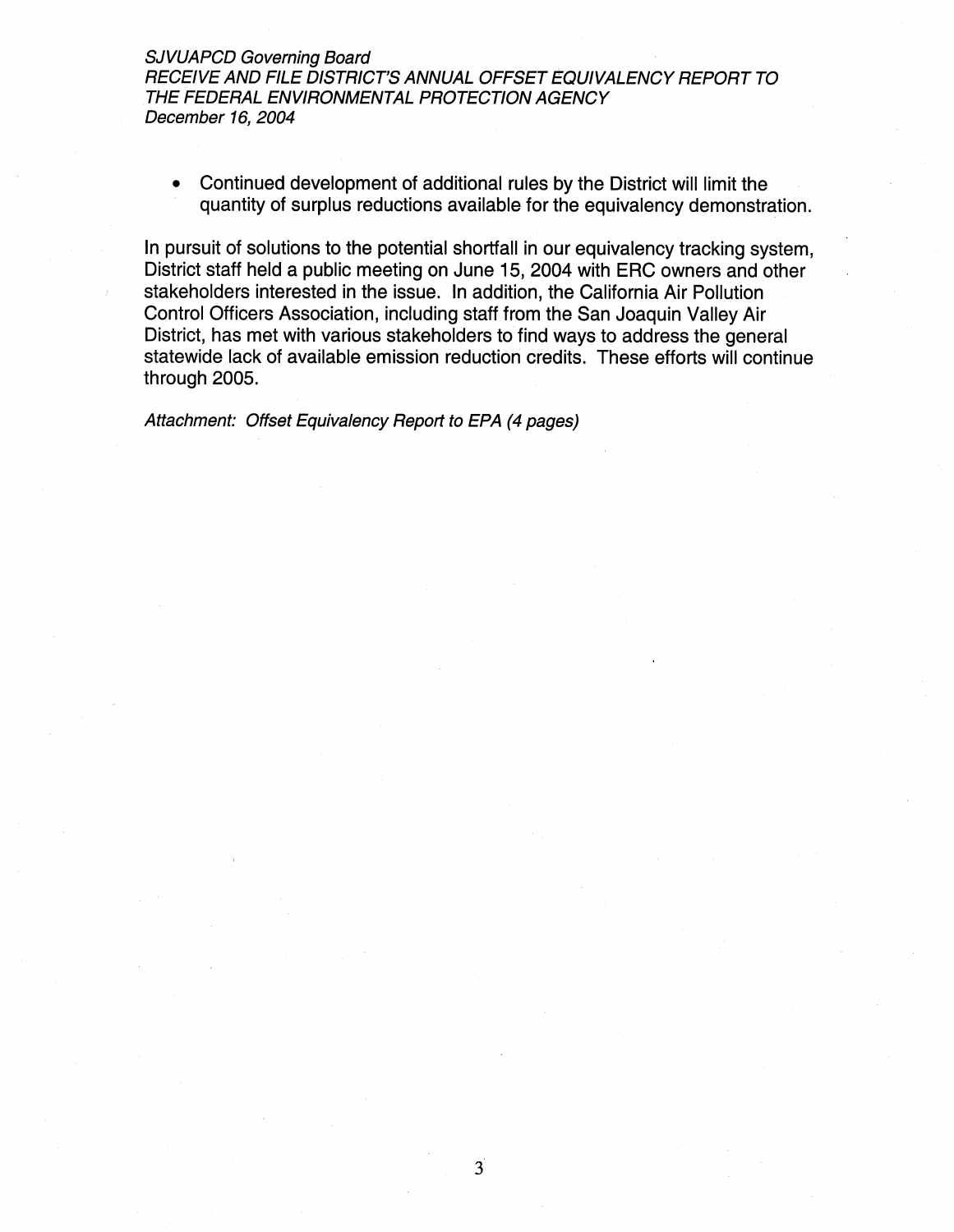

## San Joaquin Valley Air Pollution Control District

November 18,2004

Deborah Jordan, Director Air Division U.S. EPA, Region IX 75 Hawthorne Street San Francisco, CA 94105-3901

#### **Re: Offset Equivalency Report**

Dear Ms. Jordan:

As required by the District's New Source Review Rule, the District has completed an annual offset equivalency report for the twelve-month period from August 20, 2003 to August 19, 2004. The attached report incorporates the following:

- The quantity of offsets that would have been required from new major sources and major modifications to existing sources under a federal NSR program.
- The quantity of offsets actually required by the District.
- The surplus-at-time-of-use value of the emission reductions used to offset  $\bullet$ emissions increases from stationary sources.
- The quantity of shortfall or excess carry-over credits.  $\bullet$

As you can see from the attached report, the District required more offsets than would have been required under federal offset requirements, and the surplus value of the reductions used exceeded those required under federal NSR. Therefore, equivalency is demonstrated and no remedial actions are necessary.

For your information, there were two projects of interest this reporting period, San Joaquin Valley Energy Center and Modesto lrrigation District. Modesto lrrigation District is a proposed new major source, and received its final air permits during this reporting period. It is therefore included in this report as a trackable project. However, San Joaquin Valley Energy Center, a proposed new major source, has not received its Prevention of Significant Deterioration permit from the federal EPA, and therefore is'prohibited from beginning construction under federal NSR regulations. In addition, the project proponent has reported that they will be

| <b>Northern Region Office</b>       |  |  |  |  |  |  |  |
|-------------------------------------|--|--|--|--|--|--|--|
| 4230 Kiernan Avenue, Suite 130      |  |  |  |  |  |  |  |
| Modesto, CA 95356-9322              |  |  |  |  |  |  |  |
| (209) 557-6400 · FAX (209) 557-6475 |  |  |  |  |  |  |  |

**David L. Crow Executive Director/Air Pollution Control Officer** 

**Northern Region Office Cenlrdl Region Office Southern Region Office (209) 557-6400 FAX (2091 557-6475 (559) 230-6000 FAX (559) 230-6061 (661) 326-6900 FAX (661) 326-6985 \vww. valleyair. org** 

**1230 Kierrian Avenue, Suilc I :SO 1990 East Cettysburg Avenue 2700 M Slrcel, Suile 275** ' **Modeslo, CA 95356-9322 Fresno. CA 93726-0244 Bakersfield, CA 93301-2373**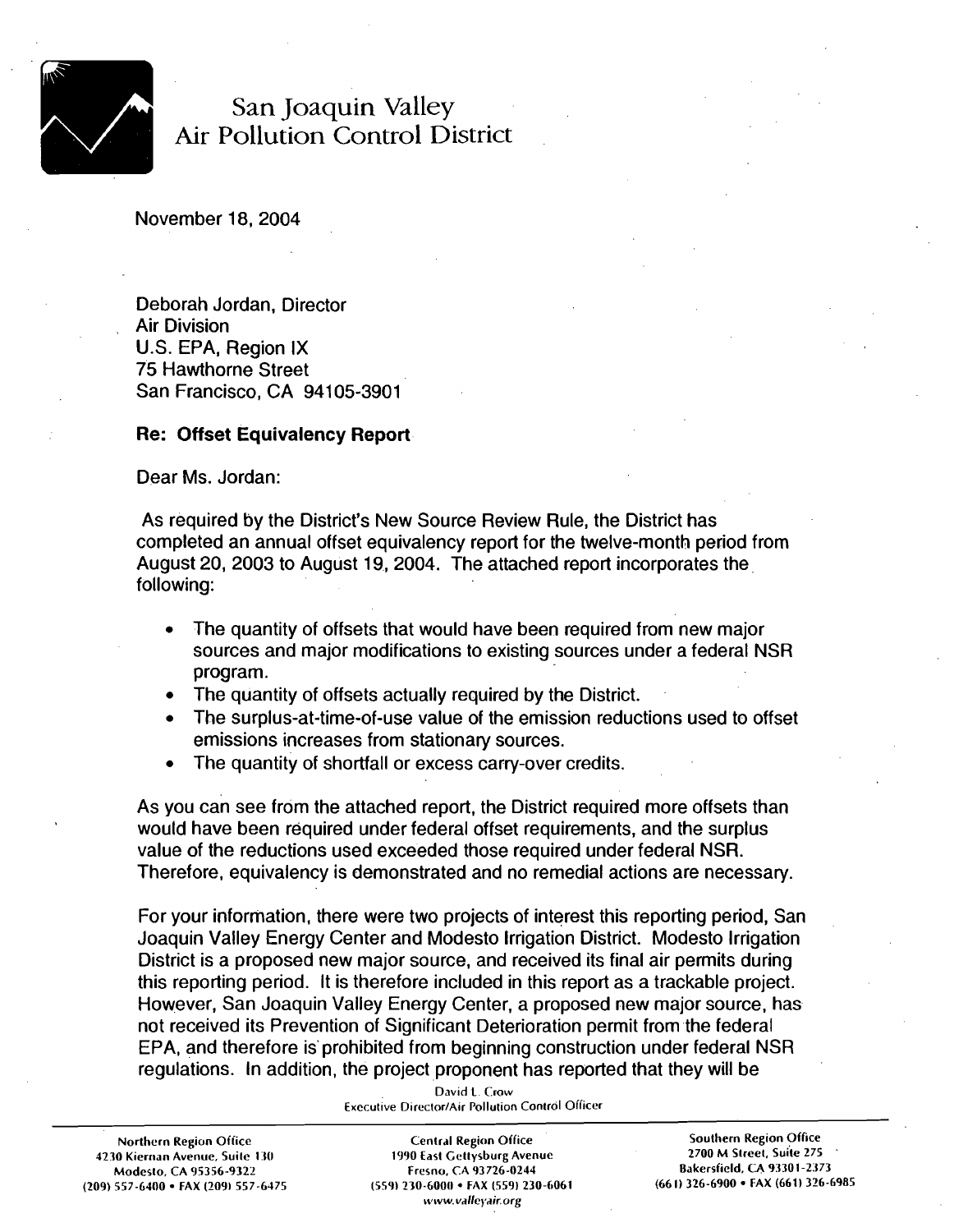Ms. Jordan November 18,2004 Page 2

submitting new applications for a modified proposal that will stage the construction of the facility by installing simple cycle turbines in phase I and changing them to combined cycle for phase II. This change in their proposal will negate our original permitting action. For these reasons, this project is not a trackable project and is not included in this report.

Please call me at (559) 230-5900 if you have any questions regarding this matter, or if you need additional details.

Sincerely,

David Warner Director of Permit Services

cc: Mike Tollstrup, **CAR6**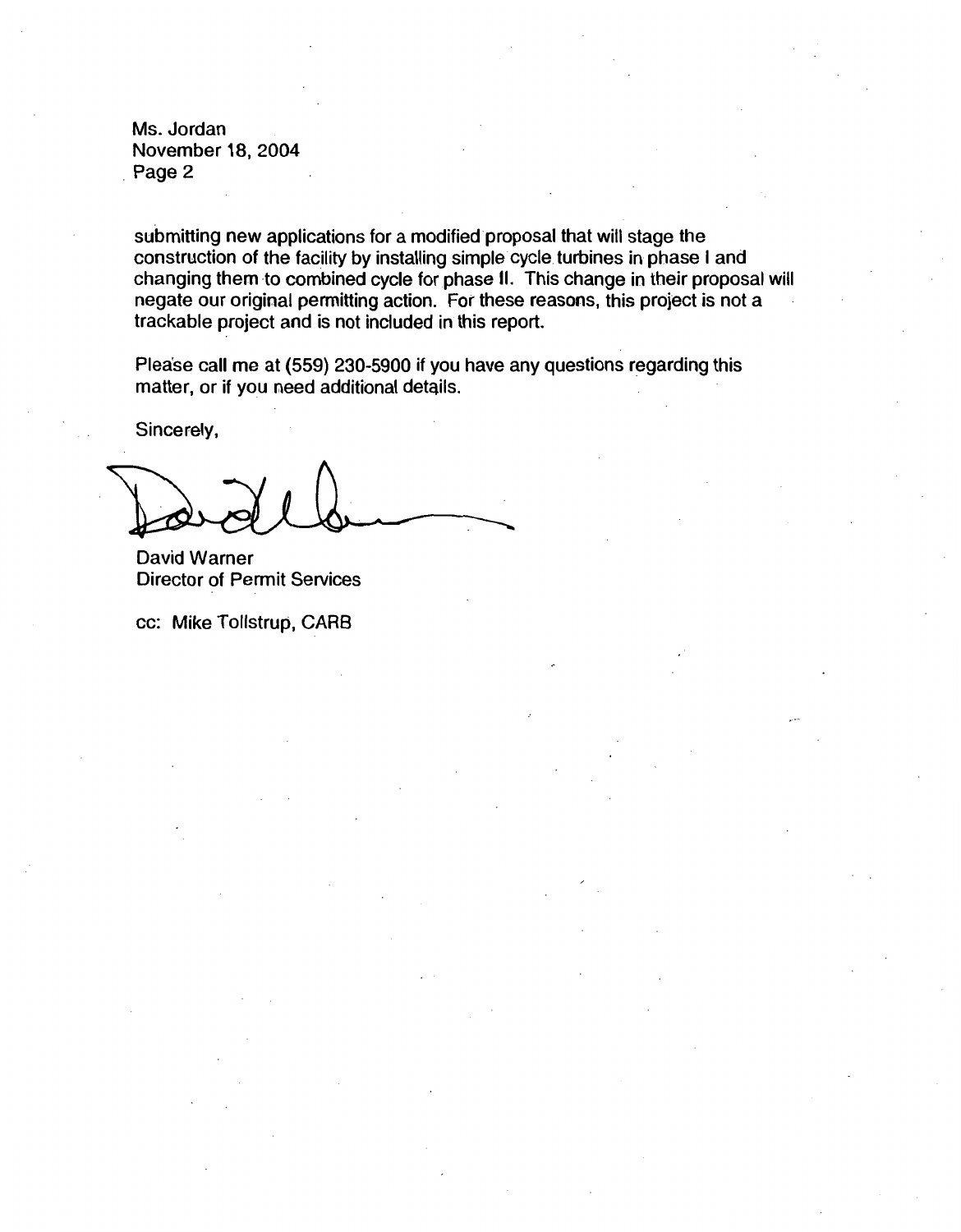## San Joaquin Valley APCD Annual Offset Equivalency Report

Summary for 8/20/2003 through 8/19/2004

|             |                                           |                    |                                                 | Offset Requirement Equiviency*                                              |                              |                                               |                                    |        | Surplus at the Time of Use Equivlency* |                                                                                          |                        |                                                                          |                                                  |
|-------------|-------------------------------------------|--------------------|-------------------------------------------------|-----------------------------------------------------------------------------|------------------------------|-----------------------------------------------|------------------------------------|--------|----------------------------------------|------------------------------------------------------------------------------------------|------------------------|--------------------------------------------------------------------------|--------------------------------------------------|
| Pollutant   | Number<br>of New<br>Major<br>Sources Mods | Number<br>of Major | Offsets<br>Required<br>under<br>Federal<br>NSR* | <b>Offsets</b><br><b>Required Excess</b><br>under<br>District<br><b>NSR</b> | or<br>Shortfall<br>this Year | Excess<br>or<br>Shortfall<br>previous<br>Year | Total<br>Excess<br>or<br>Shortfall |        | Shortfall<br>from<br>Previous<br>Year  | Redeuction<br>(surplus at<br>the time of<br>use) used<br>for<br>equivalency<br>this year | Shortfall<br>this year | Reductions<br>eliminated<br>by<br>discounting<br>at the time<br>of use** | Unused<br>Carry-over<br>Creditable<br>Reductions |
| NQx         |                                           | 0                  | 57.9                                            | 453.1                                                                       | 395.2                        | 1245.0<br><b>TWN</b> MOST                     | 1640.2<br>予測量                      |        | 0:0                                    | $-57.9$                                                                                  | 0.0                    | 1532.4                                                                   | 294.0                                            |
| VOC.        | $\cup$                                    | $\circ$            | 0.0                                             | 71.5                                                                        | 71.5                         | 368.2                                         | 439.7                              |        | 0.0                                    | 0.0                                                                                      | 0.0                    | 191.2                                                                    | 702.0                                            |
| <b>PM10</b> | 0                                         | $\circ$            | 0.0                                             | 14.2                                                                        | 14.2                         | 296.4                                         | 310.6                              | (Famil | 0.0                                    | 0.0.                                                                                     | 0.0                    | 0.0                                                                      | 588.0                                            |
| CO.         | $\left($ $\right)$                        | $\cup$             | 0.0                                             | 0.0                                                                         | $U$ $U$                      | 11.9                                          | 11.9                               |        | 0.0                                    | 0.0                                                                                      | 0.0                    | 0.0                                                                      | 16.0                                             |
| SOx         | $\theta$                                  | $\circ$            | 0.0<br>$-1$                                     | 69.6                                                                        | 69.6                         | 220:5                                         | 290.1                              |        | 0.0                                    | 0.0                                                                                      | 0.0.                   | $-0.0$                                                                   | 452.0                                            |

\* All numbers are in Tons per Year

\*\* Total quanity of discount since initiating tracking in August 2001

 $\cdot$